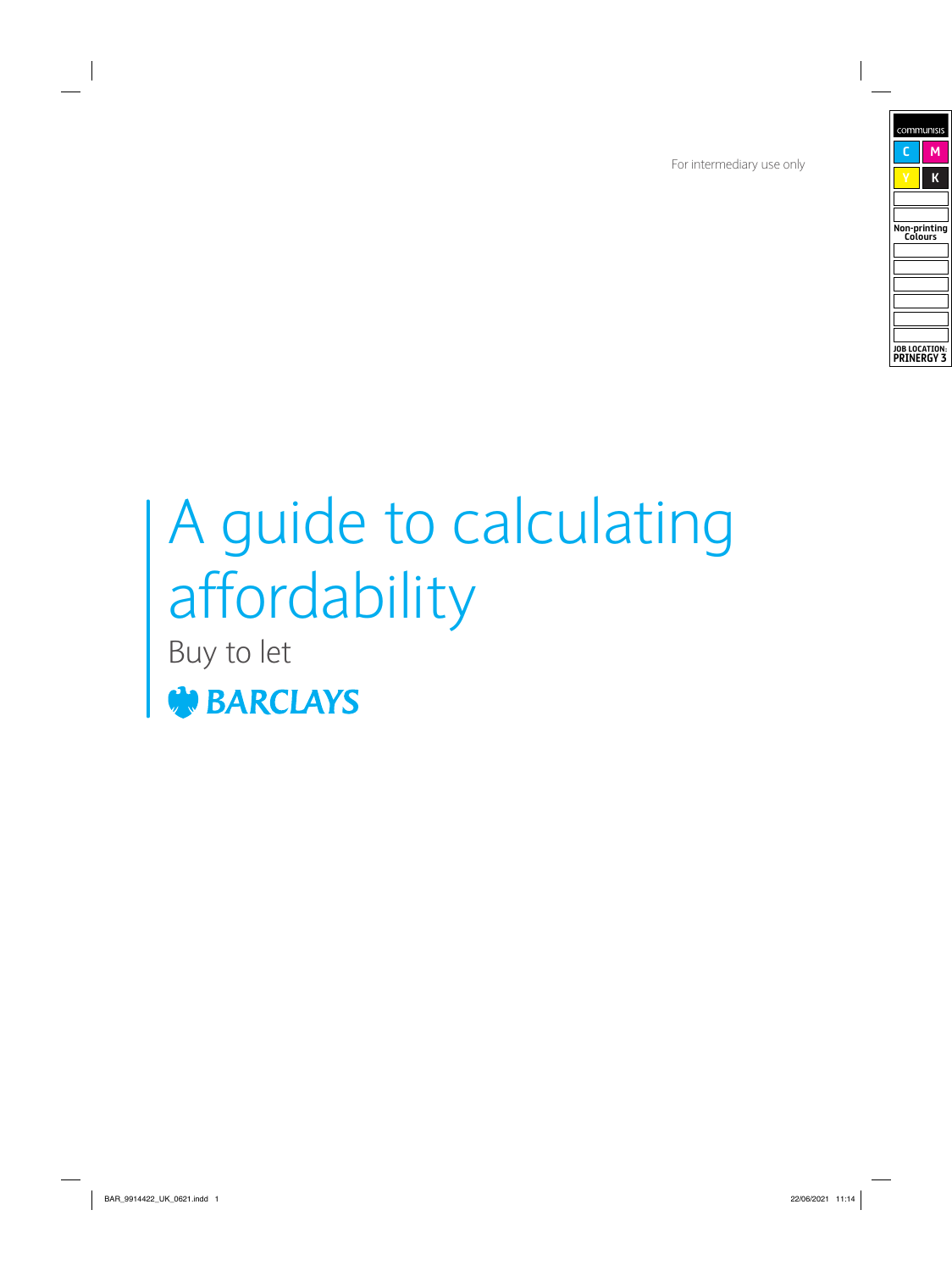### **Summary of the BTL affordability calculation**

Barclays considers both personal and rental income within the BTL affordability assessment. The BTL income affordability assessment incorporates two simultaneous checks:

- A review of the borrower(s) current commitments to ensure that they are affordable (see 'Personal Solvency Review')
- A full affordability assessment of the borrower(s) (see 'Income Affordability Test')

**To keep it simple, all you need to do in order to confirm client affordability prior to submitting your case is to complete the online BTL affordability calculator** (new functionality allows you to download and save as a PDF)

#### **Personal Solvency Review** *(See schematic on page 3)*

A calculation is performed to assess whether the applicant(s) can afford their current commitments (excluding the applied for BTL).

A case will be declined if it fails the personal solvency review.

#### **Income Affordability Test** *(See schematic on page 3)*

At the same time, a detailed affordability assessment is performed and takes the following into account:

- Earned and rental income (capped at 75%) (at individual applicant level), National Insurance payments and any tax liability associated with the BTL property (including mortgage interest tax relief)
- Credit commitments, including mortgages (existing and applied for BTL, existing residential mortgage(s)) and personal loans, motor finance and credit card balances. Mortgage payments are stressed to take account of likely future interest rate increases on affordability **A** expect the between to calculating the care of the between the calculation income and the calculation income Affordability (Buy to let) associated (See Theore Affordability Hest) and the calculation (See Theore Afforda
	- Borrower costs associated with renting out BTL properties
	- Essential expenditure and living costs, calculated using statistical data appropriate to the composition of the borrower's household
	- Other committed expenditure, such as school fees and maintenance

**This tailored approach, based on a client's individual circumstances, means clients can benefit from using their personal income to pass affordability.**

**A minimum interest cover ratio using a representative pay rate has been added to our policy to protect clients from leveraging their personal income too highly.**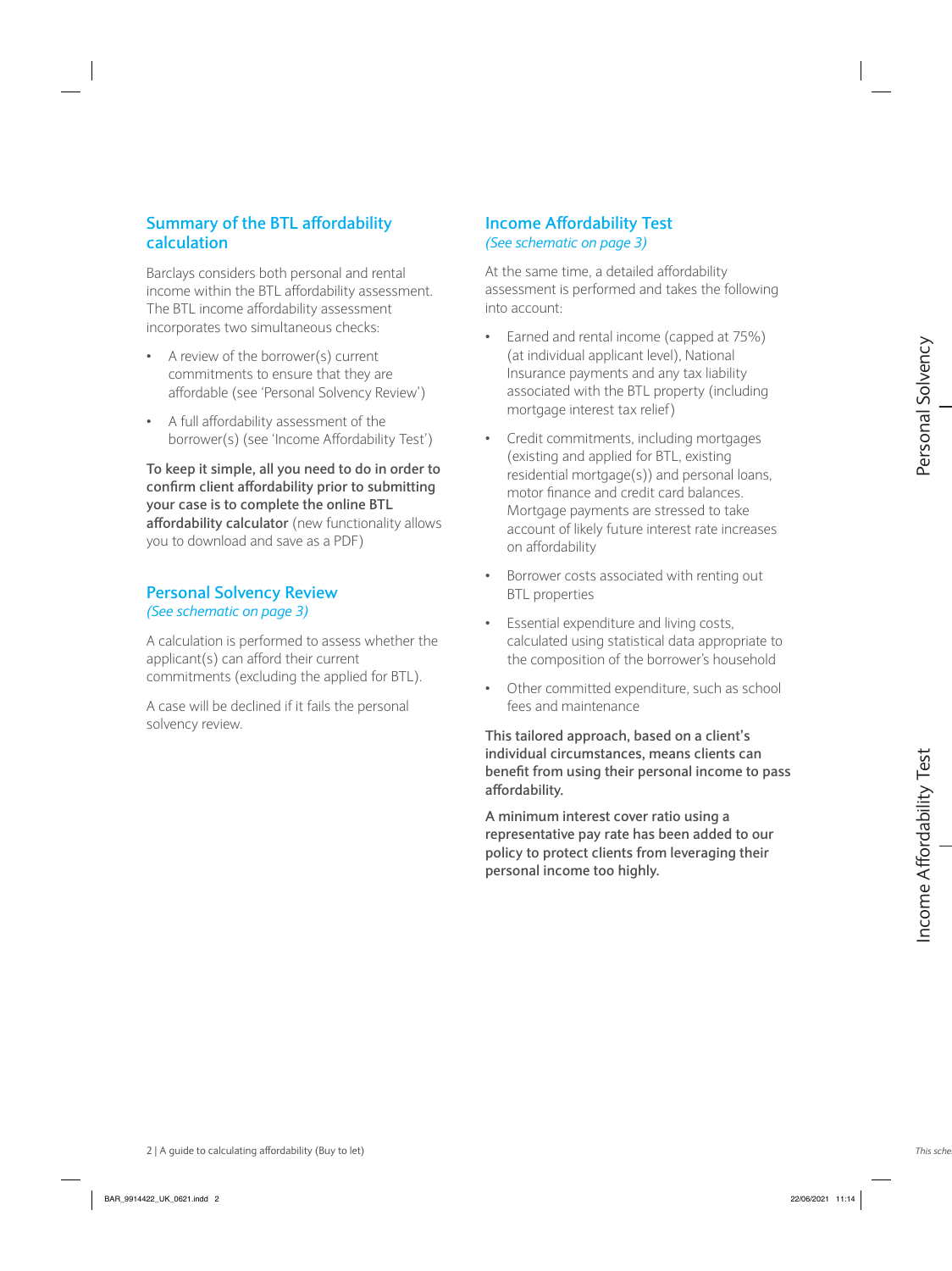# BTL Affordability



\*In certain circumstances utilisation may be restricted to less than 75%